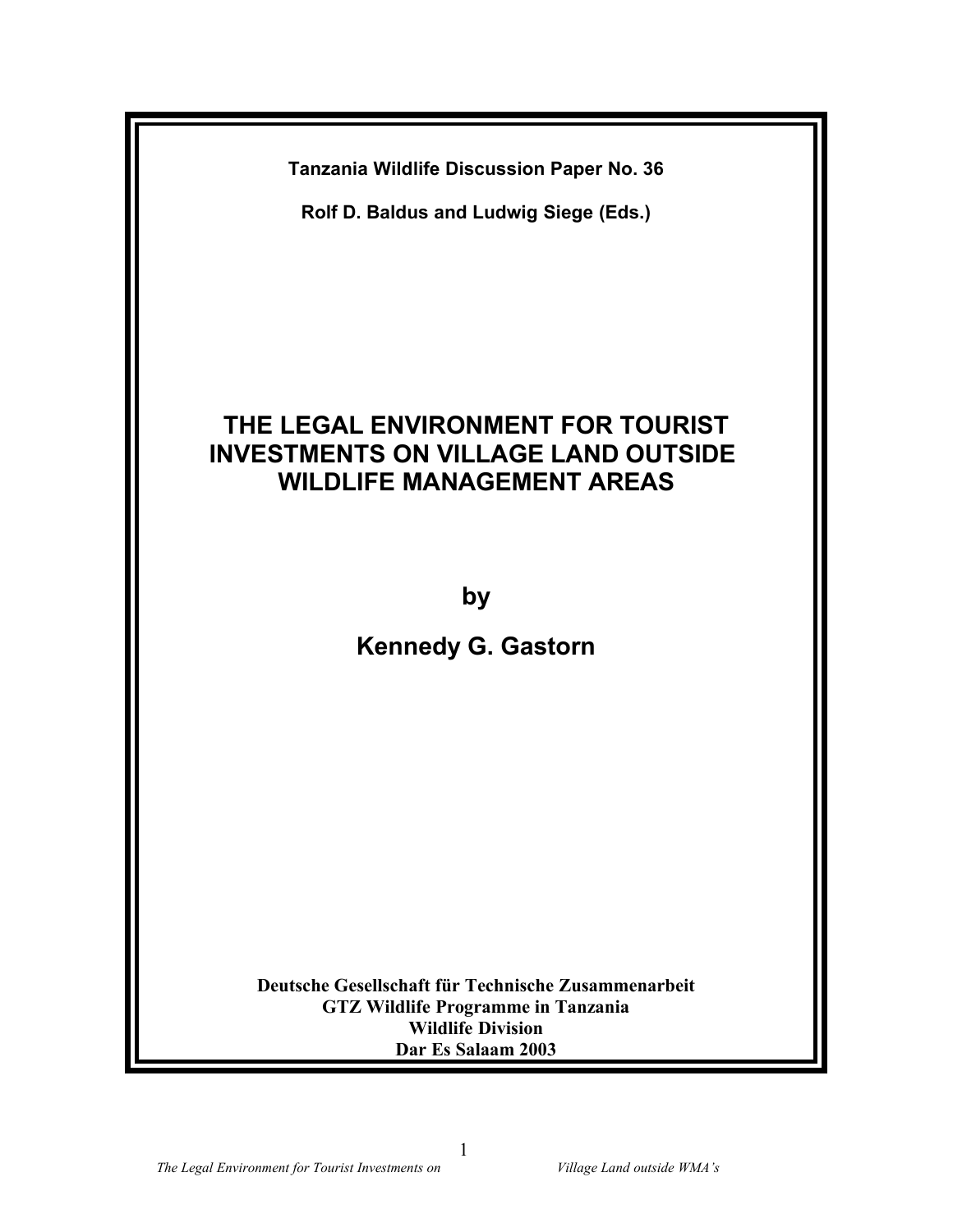## **INTRODUCTION.**

This consultancy or legal opinion regarding "the Legal Environment for Tourist Investments on Village Land outside WMA's" was commissioned by "Community Wildlife Management Programme/GTZ", to Mr. Kennedy Gastorn of Faculty of Law, University of Dar es Salaam in his capacity as a freelance expert.

The purpose of this legal opinion or consultancy is to analyse and describe the legislative framework governing the process of allocations and investments on the village land. It identifies some existing weakness and proposes legal solutions on how best investment can be done sustainably on village land. More specifically it seeks to see how to curb the ongoing acquisitions of village land which does not benefit the local communities. The work focuses on the villages or areas around wildlife protected areas such as national parks and game reserves.

The problem in the meantime is that many private investors are acquiring land in villages or areas around wildlife protected areas such as national parks and game reserves through the private selling to individuals with the intention to build tourist lodges or camps there before Wildlife Management Areas (WMAs) are created. This has the advantage that they do not have to pay the communities later or share the income with them. Land is presently cheap and more often than not such purchases and lodges constructions are not done according to the relevant Tanzanian legislation.

It should be noted that the Wildlife Policy of Tanzania 1998 and the Wildlife Management Area Regulations made under Wildlife Conservation Act, 1974 creates opportunities for community investment, joint ventures, leases, wildlife management and other forms of community involvement in WMAs. However, many private investors are buying all lands potential for establishment of WMAs and other community investments. The ongoing acquisitions of lands, if not regulated, will render the communities losers and the surrounding villages will never benefit from the emerging tourism industry.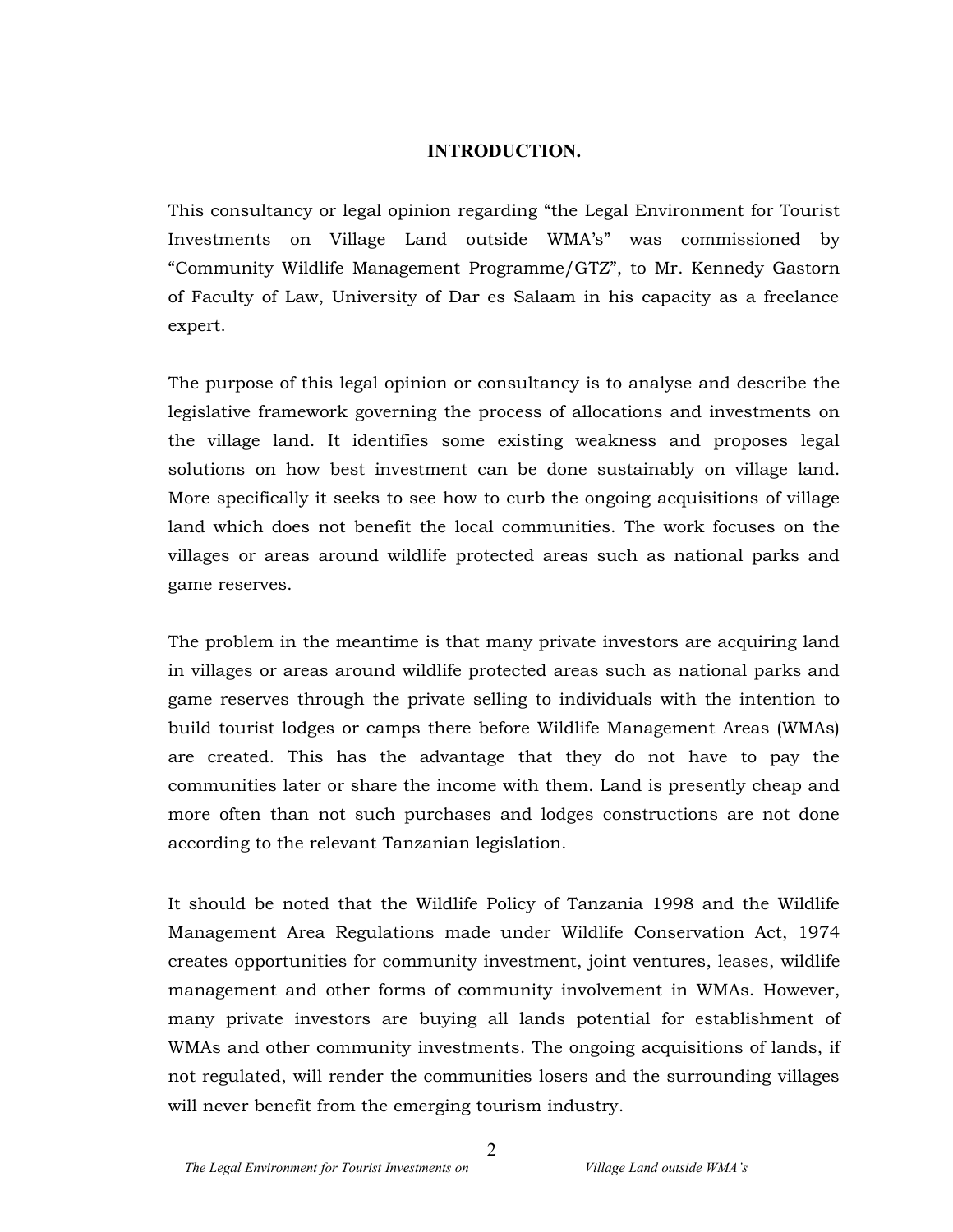The consultancy is guided by the given terms of references based on the fact that there is no established WMA over the villages in question. The consultancy while based on proper legal science, the write up is made such as non-lawyers and laymen can understand it.

It is pertinent to note at this juncture that all land in Tanzania are public lands vested in the President as a 'trustee' while citizens are the 'beneficiaries'. What people have is title to use and occupy land, thus "Right of Occupancy". Right of Occupancy is divided into two kinds, that is "Granted or Statutory Right of Occupancy" which is common in towns where the lands are surveyed, and "Deemed or Customary Right of Occupancy" which is common in rural areas. This consultancy deals with Deemed or Customary Right of Occupancy only as the system of holding land in villages.

Kennedy Gastorn Faculty of Law

University of Dar es Salaam

*The Discussion Papers reflect the opinion of authors only. They may contain views which do not necessarily correspond with the official positions of the Wildlife Division, GTZ and the editors.*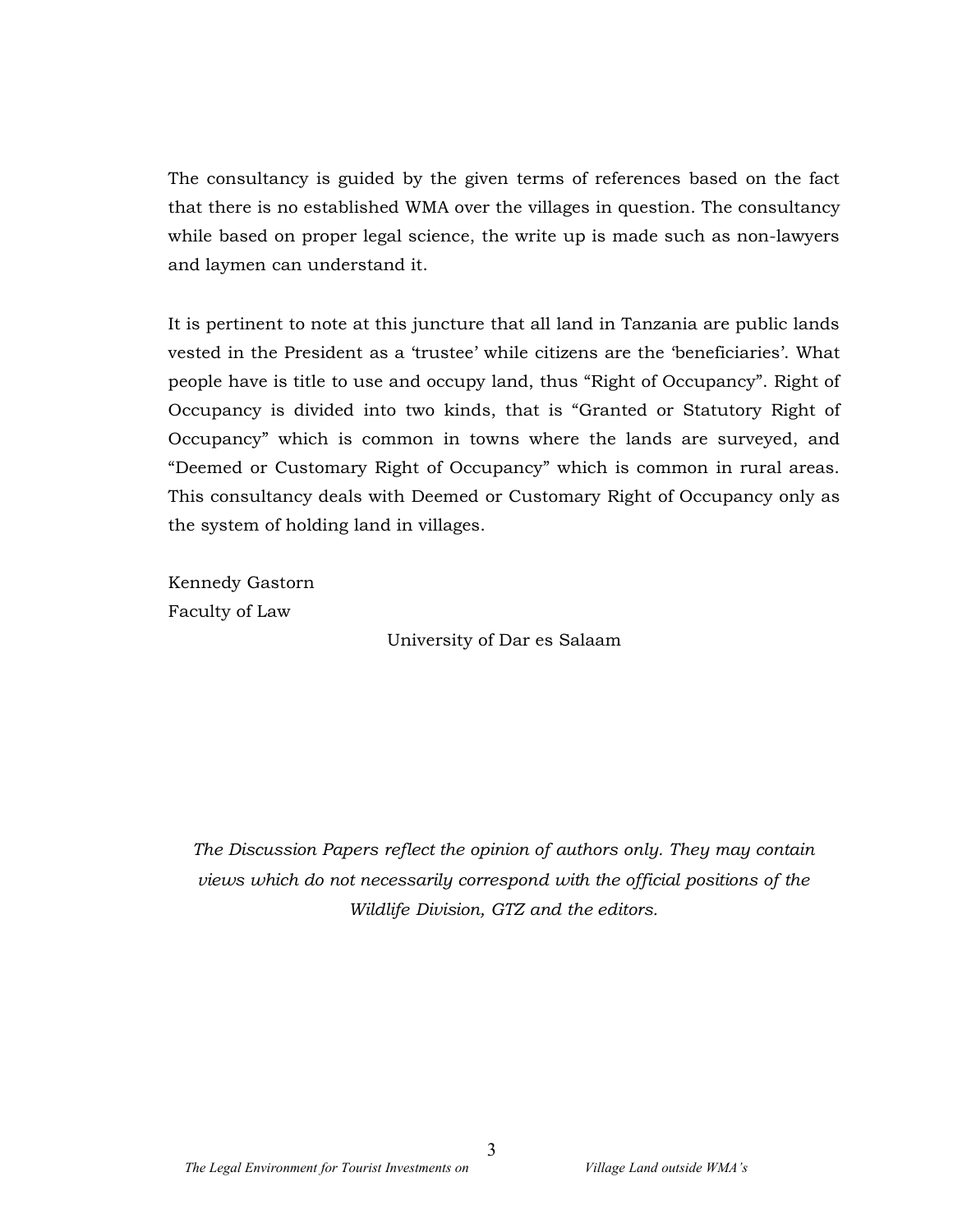# **THE LEGAL ENVIRONMENT FOR TOURIST INVESTMENTS ON VILLAGE LAND OUTSIDE WILDLIFE MANAGEMENT AREAS (WMA'S)**

| <b>Table of Contents</b>                                                                                                           |  |  |  |  |  |
|------------------------------------------------------------------------------------------------------------------------------------|--|--|--|--|--|
|                                                                                                                                    |  |  |  |  |  |
|                                                                                                                                    |  |  |  |  |  |
|                                                                                                                                    |  |  |  |  |  |
| 3.0 Private Selling of Land by the Customary Rights of Occupancy                                                                   |  |  |  |  |  |
|                                                                                                                                    |  |  |  |  |  |
| 5.0 Implied Conditions Attached to the Customary Right of                                                                          |  |  |  |  |  |
| 6.0 Remedies Available in Case of Breach of Management of Village                                                                  |  |  |  |  |  |
|                                                                                                                                    |  |  |  |  |  |
| 8.0 Major Legal Weaknesses in Community Involvement in Wildlife<br>Management and Activities on Village Land around National Parks |  |  |  |  |  |
|                                                                                                                                    |  |  |  |  |  |

### **1.0 VILLAGE LAND MANAGEMENT.**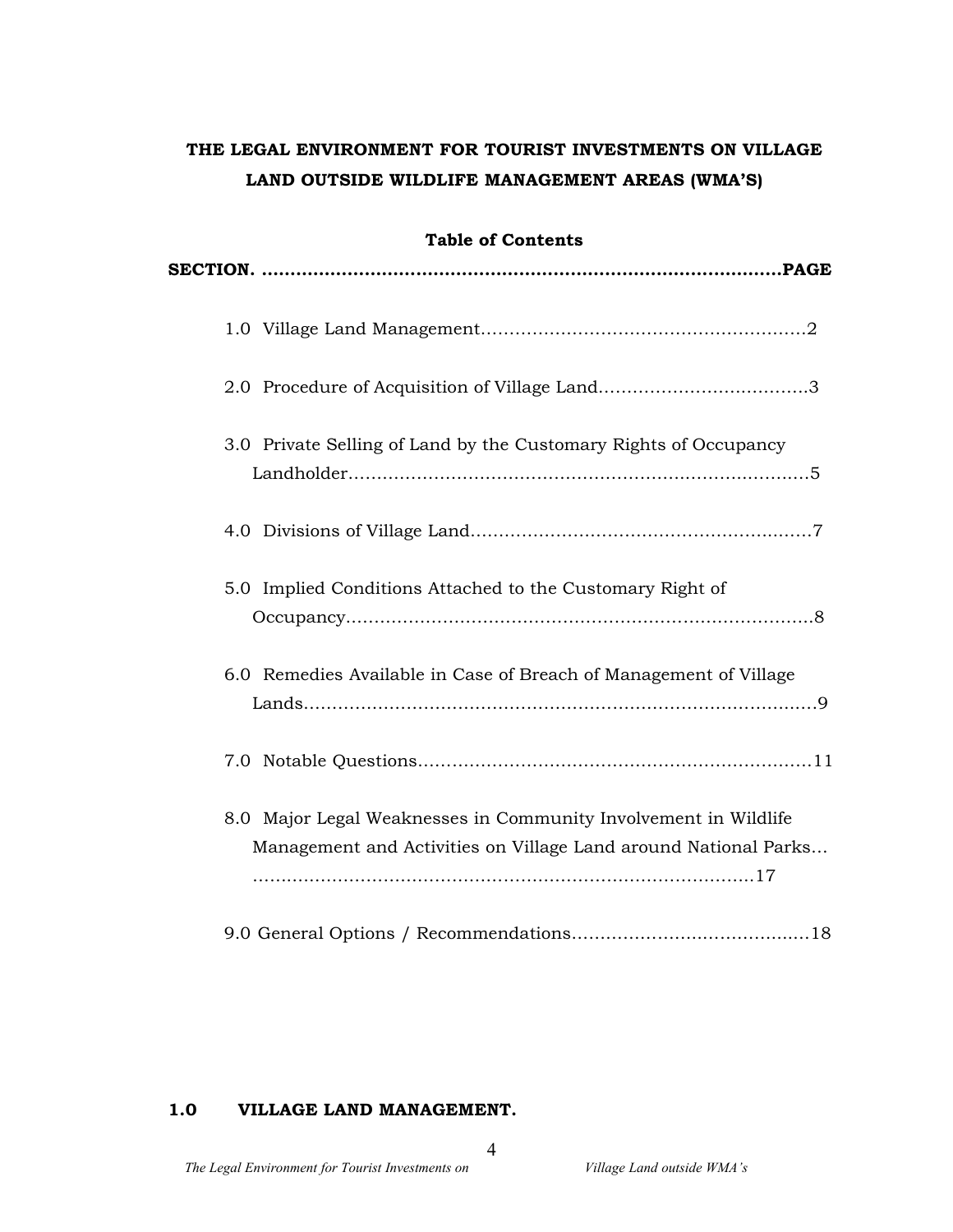- 1.1 Village Council is an autonomous organ in the management of village land. It can issue any directives as far as the land use and control is concerned. In terms of the provisions of the Village Land Act 1999 (" **the Act**"), village land is managed by the village council. Section 8(1) of the Act empowers a village council to manage land in accordance with the principles of a trustee. A trust is, in essence, an equitable obligation, which imposes upon a person described as a trustee, certain duties of dealing with property held and controlled by him for the benefit of the persons described as beneficiaries. A trustee will be liable then for the failure to carry out duties required as a trustee, whether that failure is a result of his acts or omissions.
- 1.2 In the premises, a village council is supposed to administer village land as 'trustee' while villagers remains as 'beneficiaries". A Village Council, being a trustee, is not supposed to benefit from the land because the property (land) is for the benefit of the villagers (beneficiaries). In so doing, the village council has to consider principles of sustainable development in the management of village land<sup>1</sup>, and is subjected to some conditions, such as:
	- (a) A Village Council cannot allocate or grant any right of occupancy without approval of the Village Assembly. 2
	- (b) A Village council must have regard and abide to the advice that may be issued by the Land Commissioner <sup>3</sup> as well as any advice by the District Council<sup>4</sup>.
- 1.3 Therefore, the Land Commissioner using his power under section 8(1) may issue any directives prohibiting certain activities such as construction of hotels and lodges, be undertaken in villages surrounding national parks or protected areas.
- 1.4By virtue of Section 8(4) of the Act, village councils are empowered to establish a 'Committee' to advice and make recommendations on the

<sup>&</sup>lt;sup>1</sup> See S.  $8(2)$  (a) of Village Land Act 1999.

<sup>&</sup>lt;sup>2</sup> Section 3 of Local Government (District Authorities) Act No. 7 of 1982 defines Village Assembly as

village assembly of the village in question.

<sup>&</sup>lt;sup>3</sup> Section 8(10) of Village Land Act 1999.

<sup>4</sup> Section 9 of Village Land Act 1999.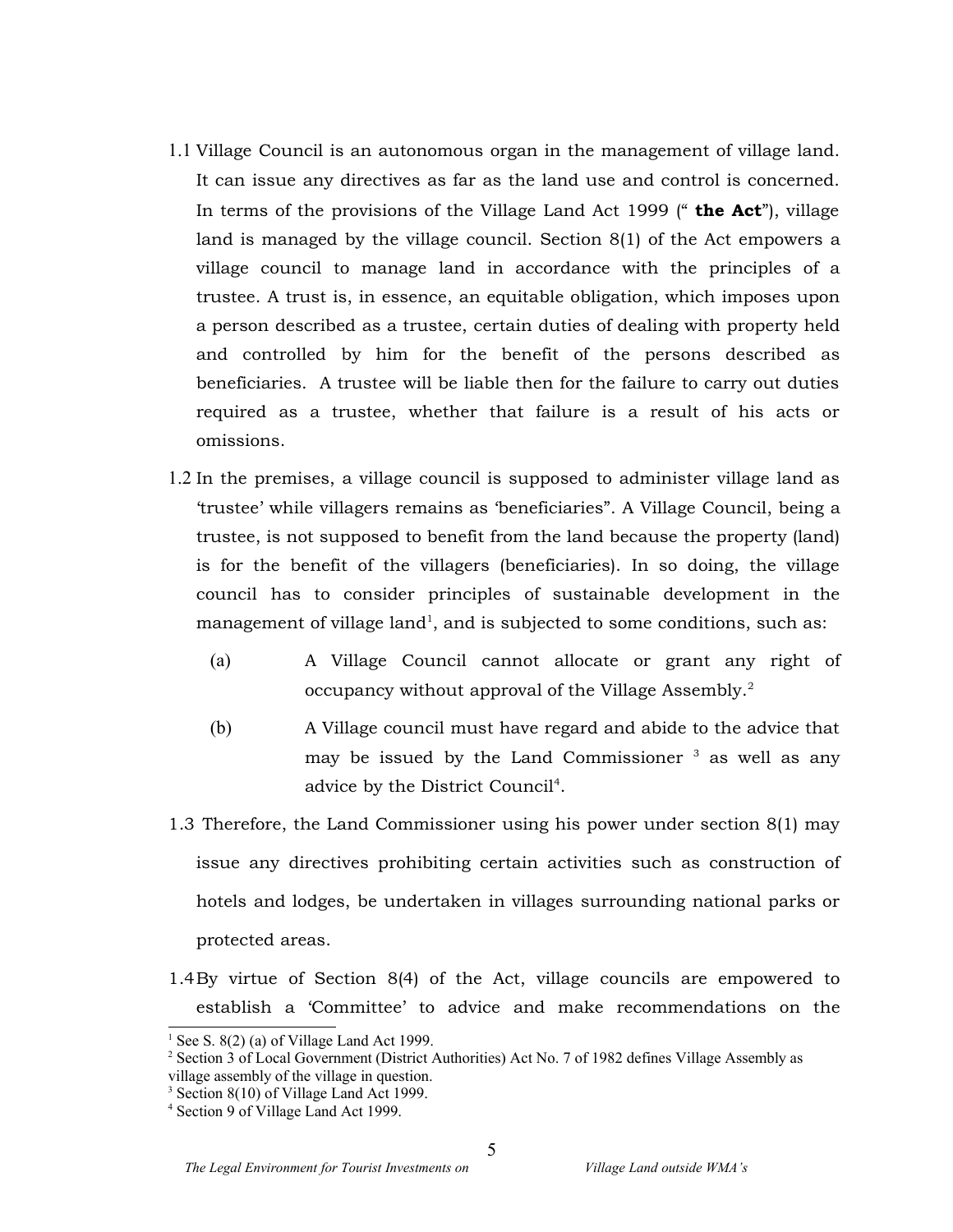management of its land. This Committee may help in creating awareness on many matters pertaining village land. The committee may decide to prepare and suggest general land By- laws as well as general village land use plan. By so doing the Committee may recommend prohibition of certain activities that may be considered prejudicial to village interests.

1.5Since Village Councils are empowered to make by-laws, then it can prohibit any activities and direct the best way on how to handle and manage sustainably village lands. For instance, it can prohibit or put some requirements on private selling of lands to investors, it can impose levy/taxes to every tour operators in the village, and can put building requirements within the village etc.

### **2.0 PROCEDURE OF ACQUISITION OF VILLAGE LAND**

- 2.1 All applications to occupy village land are made in the prescribed form to the Village Council. The Village Council will determine the application for land and if satisfied, it will issue customary right of occupancy. $^5$
- 2.2 For the purpose of occupying village land, the following are allowed to apply; a person (individual), family unit, group of persons or association, and primary corporative society.<sup>6</sup> It should be noted that only citizens may apply to the village council for a customary right of occupancy. The term or duration or time within which one can occupy land may be, for indefinite term to a person who is citizen, or a period less than 99 years, or on a year to year basis determinable by the village council.<sup>7</sup>
- 2.3Once a village council has approved the application, certificates for customary right of occupancy are to be issued. Certificates have to be signed by the District Land Officer and either the Chairman or Secretary of the Village Council.
- 2.4The law, by virtue of section 23(2) of the Act, requires that any application for allocation of land by a non-village organization must obtain guidance or recommendations from the Land Commissioner. The Land Commissioner

<sup>5</sup> Section 85 of Village Land Act 1999

<sup>6</sup> Section 22 of Village Land Act 1999

<sup>7</sup> Section 27 of Village Land Act 1999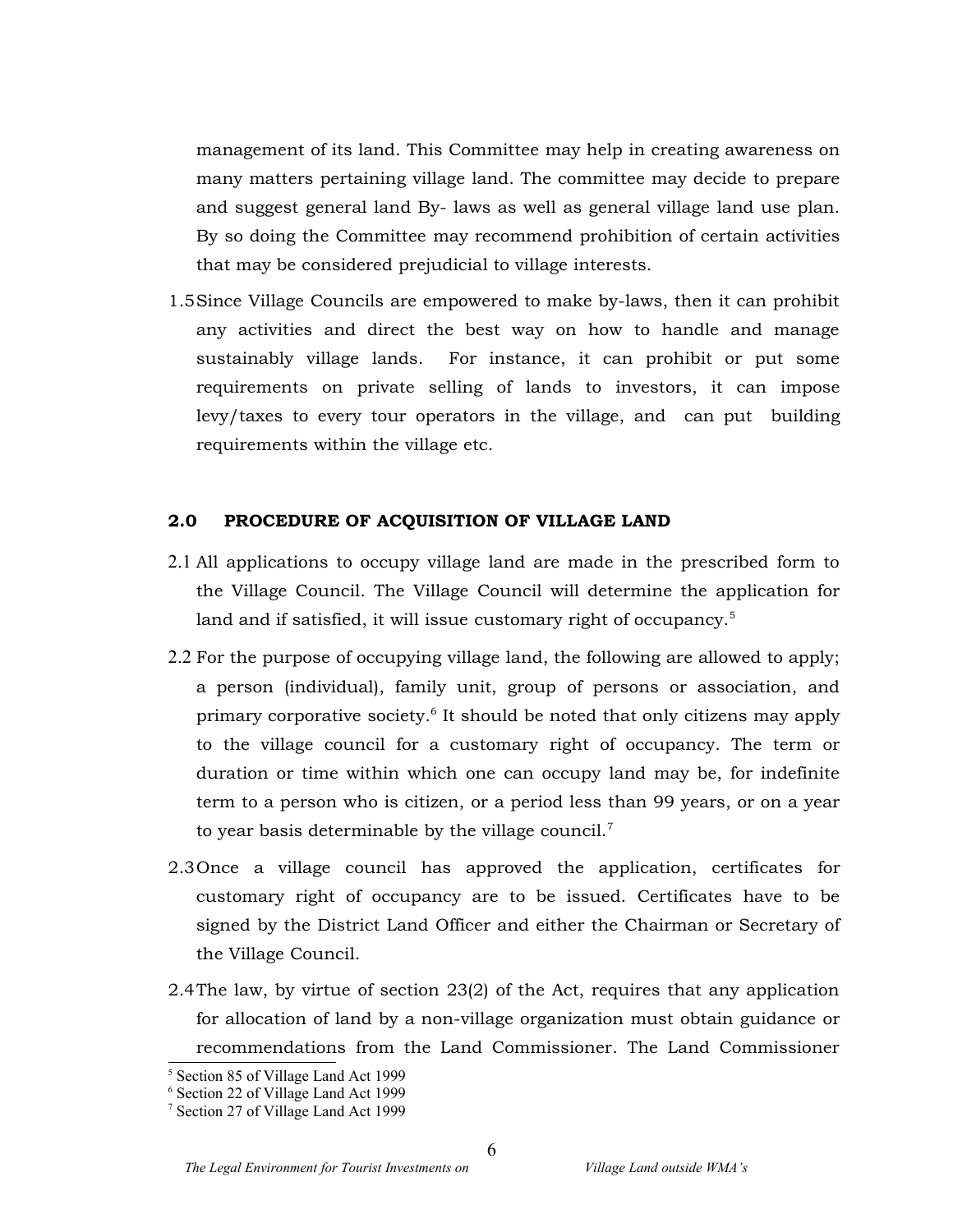will have to consider the size of the area applied for vis-à-vis interest of villagers, whereby the interests of villagers must be given the first priority.

- 2.5The interests of villagers (or a village as a whole) include the need to reserve land for future village plans. Such future village plans may include the need to have sufficient land for the establishment of a WMA, public open spaces, areas for future village investments and the like.
- 2.6 As earlier noted, village councils are empowered to charge or vary any land premium and or annual rent to any landholder, $^8$  the law also gives power to the village council to issue derivative rights to third parties. Derivative rights are secondary rights or those rights derived or taken from other rights, and owe its existence to something foregoing but not in itself.
- 2.7The Land Act, 1999 defines derivative rights to mean: -

"*a right to occupy and use land created out of a right of occupancy and includes a lease, sub-lease, a licence, a usufructuary right and any interest analogous to those interests*".<sup>9</sup>

2.8 It follows therefore that, village councils may enter into a lease agreement or give licence to somebody else for term of certain years. All derivative rights are not assignable without the consent of the Village Council after obtaining approval of the Village Assembly.<sup>10</sup> Derivative rights are classified into three classes, that is A, B and C, as follows: $11$ 

| <b>Clas</b><br>s | <b>Size of Land</b>                             | Time<br>or<br><b>Duration</b>   | Determining<br>Authority to issue Determine the<br><b>Derivative Rights.</b>   | <b>Days</b><br>to<br>Application  |
|------------------|-------------------------------------------------|---------------------------------|--------------------------------------------------------------------------------|-----------------------------------|
| A                | 5<br>less                                       | hectares or Not more 5<br>vears | Village<br>alone                                                               | Council 60 days of the<br>receipt |
| $\overline{B}$   | 6 hectares to 30 $\vert$ 5-10 years<br>hectares |                                 | Village Council with $\vert$ 90 days of the<br>approval of Village<br>Assembly | receipt                           |

 $8$  Section 18(1)(f) and 28 of Village Land Act 1999.

<sup>9</sup> Section 2 of Land Act No.4 of 1999

<sup>10</sup> Section 32 (7) of Village Land Act No. 5 of 1999.

<sup>&</sup>lt;sup>11</sup> Section 32 (5) of Village Land Act, No. 5 of 1999.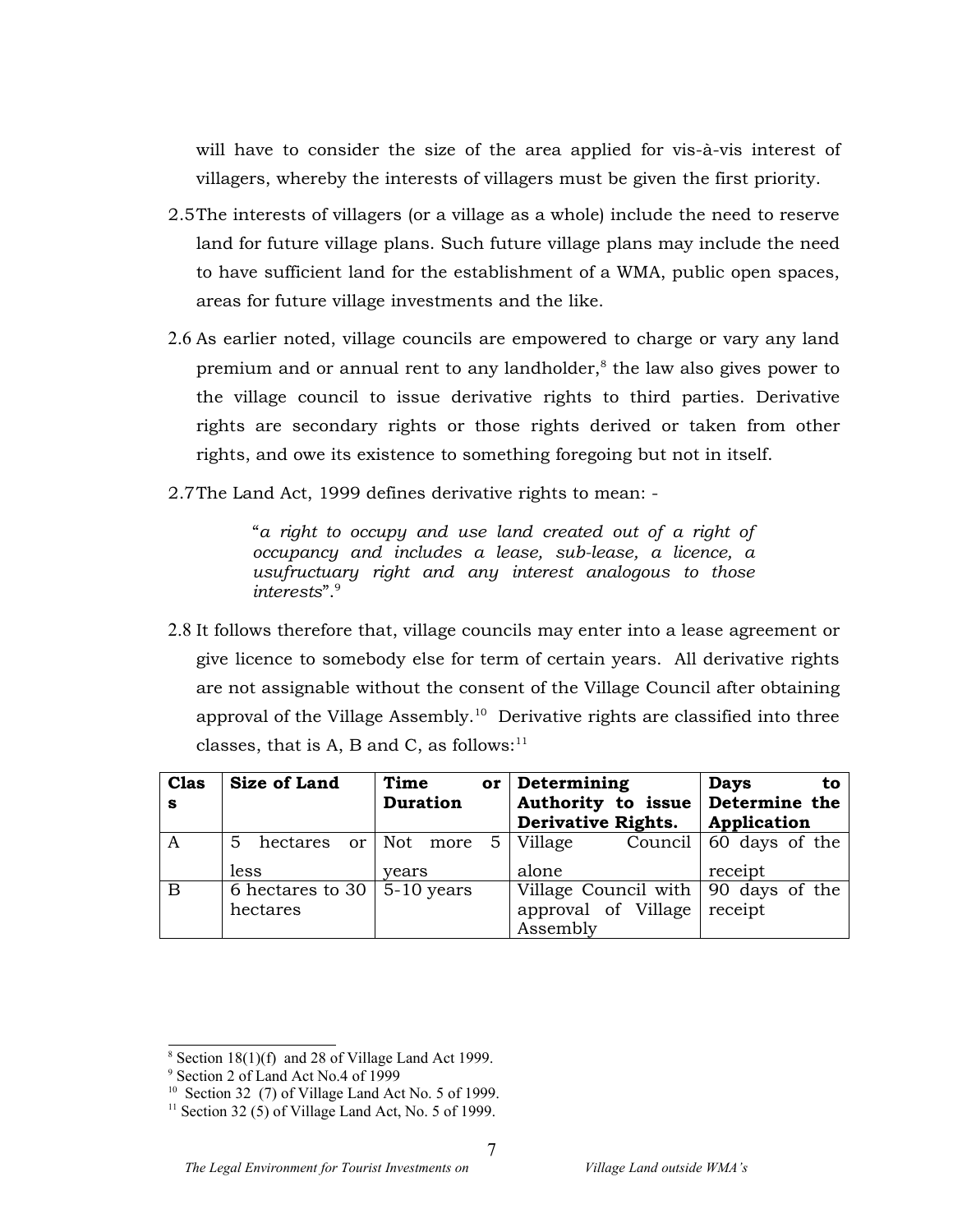| $\mathcal{C}$ | above | years | 30 hectares and   More than $10$   Village Council with   120 days of the<br>approval by Village receipt, and 30 |               |      |
|---------------|-------|-------|------------------------------------------------------------------------------------------------------------------|---------------|------|
|               |       |       | Assembly and Land days of                                                                                        |               | the  |
|               |       |       | Commissioner                                                                                                     | approval      | of   |
|               |       |       |                                                                                                                  | Village       |      |
|               |       |       |                                                                                                                  | Assembly      | to   |
|               |       |       |                                                                                                                  | the.          | Land |
|               |       |       |                                                                                                                  | Commissioner. |      |

2.9The validity of any derivative rights, therefore, depends among others, on whether it was obtained through proper procedures as stipulated above. Any derivative rights, such as lease, obtained without going through the above procedures and obtain the necessary consent is unlawful.

# **3.0 PRIVATE SELLING OF LAND BY THE HOLDER OF CUSTOMARY RIGHTS OF OCCUPANCY.**

- 3.1 The law allows people individually to lease, mortgage or sell their own land. However, before selling their land, they must obtain approval of the village council. <sup>12</sup> As a result any selling transaction of village lands without Village Council's approval is null and void, and therefore unlawful.
- 3.2The law exempts grant of a lease, creation of small mortgage, or grant of licence, from year to year or lesser period, to a person ordinarily residing in the village from requiring the approval of the Village Council.
- 3.3Moreover, the law provides criterias to be observed by a Village Council in determining any application for approval of the grant or disposition of land. Section 33 of the Act stipulates the following grounds to be considered by the village council:
	- (a) village land use plan prepared or in the process to be prepared;
	- (b) likely benefits to the village as a "whole";
	- (c) sufficient reserve of land for public and community use;
	- (d) adequate availability of land to the special needs of people; and
	- (e) special needs of landless people.

<sup>&</sup>lt;sup>12</sup> Section 31(3) of Village Land Act 1999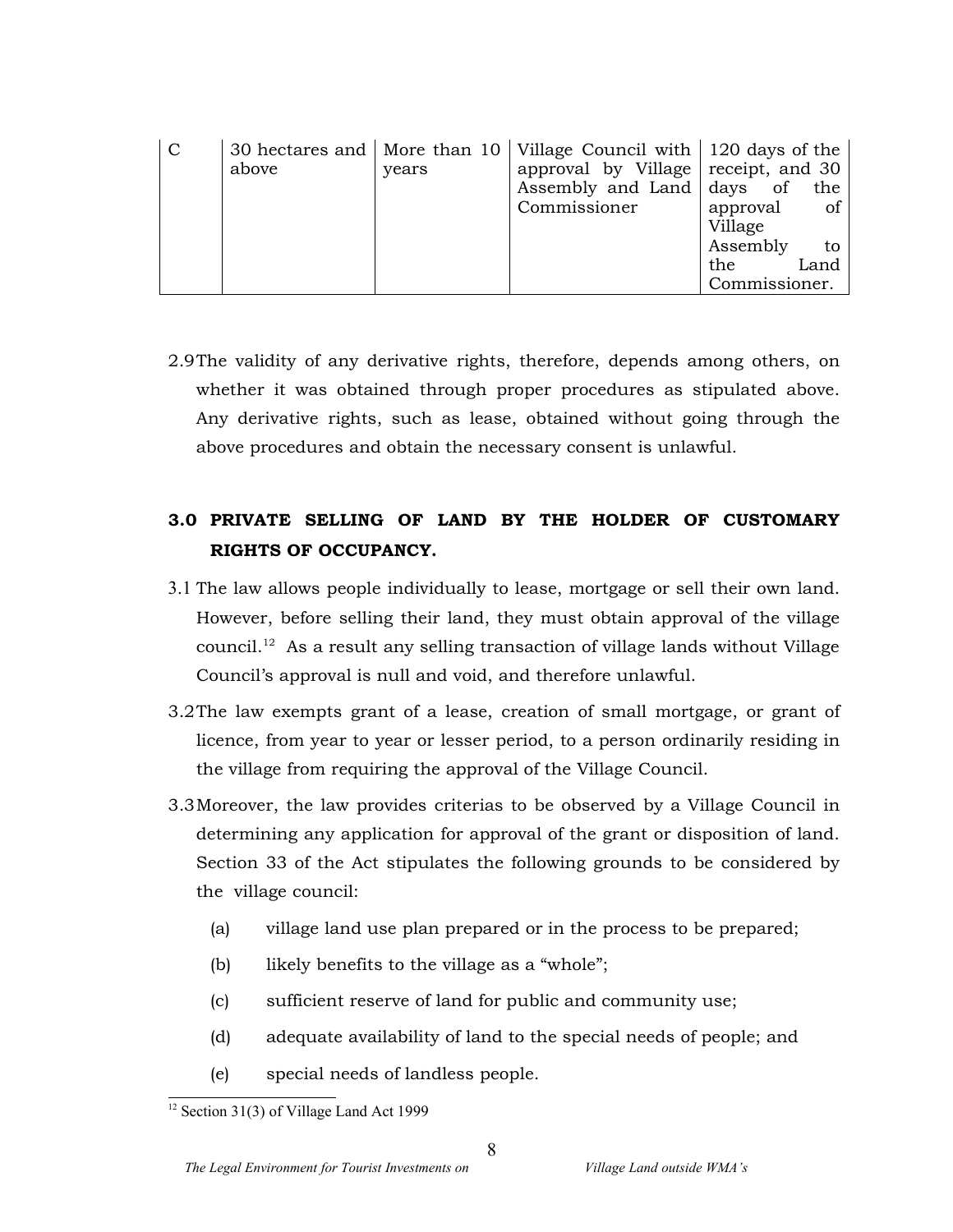3.4As seen above, any land transaction, which took place without village council's approval is unlawful. Also any approval of village council obtained without considering the criteria given is unlawful. It, therefore, means that one can invalidate or challenge any land occupation obtained through sale or lease without approval by Village Council or approval obtained by Village Council without considering given criterias such as the need to preserve land for village future plans. For instance, village councils cannot approve selling of large hectares of land to any person or investor without considering the fact that villagers may in future need that land for communal use e.g. establishing a WMA.

#### **4.0 DIVISIONS OF THE VILLAGE LAND.**

- 4.1 The law divides village land into three main categories.<sup>13</sup> In each category the law restricts the way such land can be made available to people. The categories are as follows:
- (a) land for communal and public use;
- (b) land for individual or family use; and
- (c) land reserved for future communal or individual use.
- 4.2 Land for communal use include all land that are for public use e.g. cemetery, churches, playground, hospitals, school etc. In this category no one can be allocated or use the land individually. Therefore, it will be illegal for the village council to grant that land to individual ownership. For instance, no one can be allowed to build on cemetery, mosques, historical sites, etc.
- 4.3 Lands for individual use are those lands given or are under individual or family unit ownership. As earlier noted, villagers individually or as a family can apply for the land to the Village Council. These lands can be disposed of with the approval of the village council as pointed out in 3.0 above.

<sup>&</sup>lt;sup>13</sup> Section 12 of Village Land Act 1999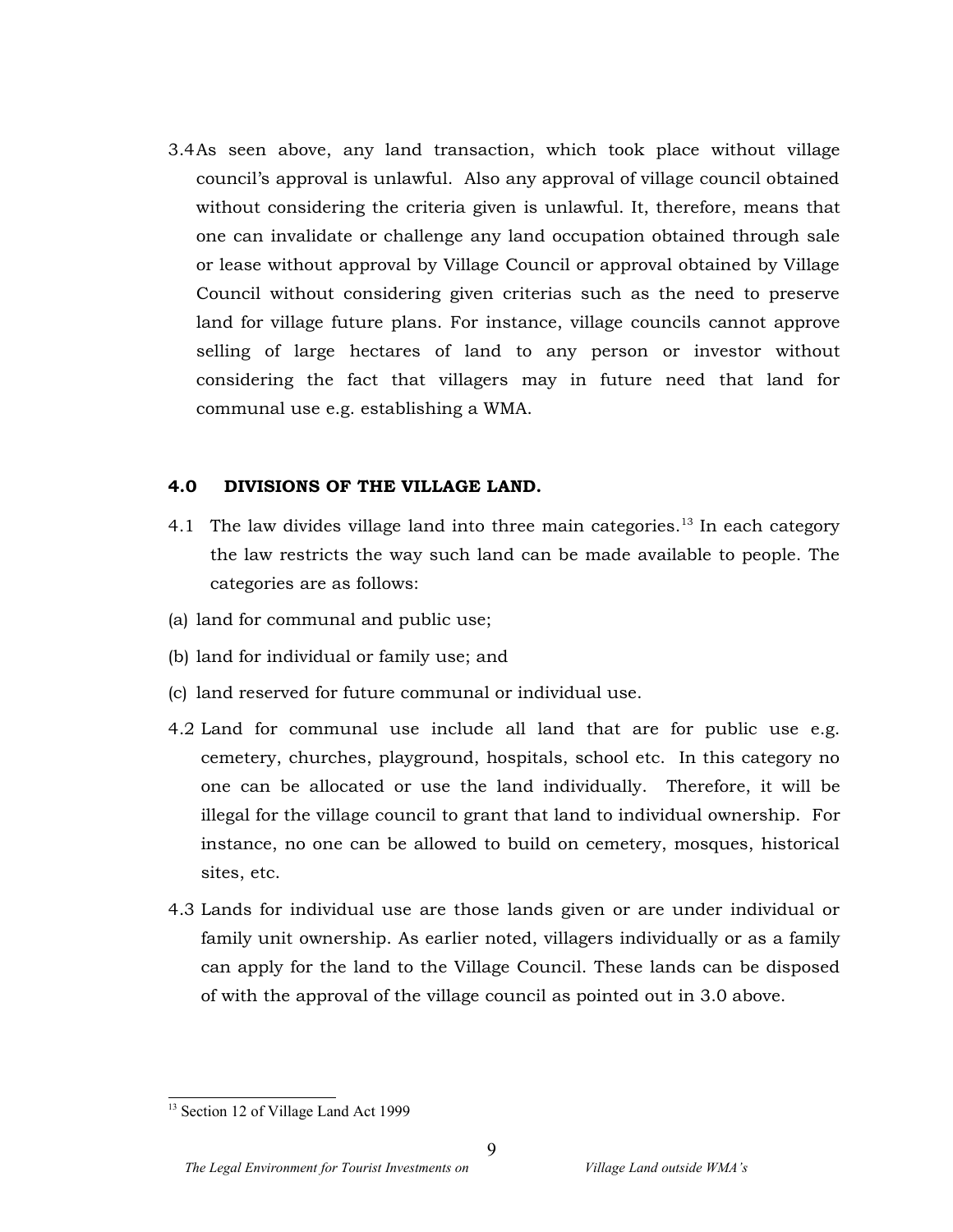- 4.4 Reserved land includes open spaces or unoccupied land, which can in future be made available either for communal use or individual use depending on the discretion and considerations of the Village Council.
- 4.5 It should be pointed out that any land habitually used, as a matter of practice or under customary law, for communal use shall continue to be so even if that land was reserved or under individual ownership.<sup>14</sup> This implies that community interests outweigh individual interests.

# **5.0 IMPLIED CONDITIONS ATTACHED TO THE CUSTOMARY RIGHT OF OCCUPANCY.**

- 5.1 The law requires that every customary title to land made to a person shall have an implied condition that any permission required before building are obtained. <sup>15</sup> Therefore every buildings that are constructed without having the necessary building permits are constructed illegally.
- 5.2 Ordinarily, every undertaking such as building hotels etc requires the following permits:
	- (a) building permits issued by the Village Council and or District Council, ensuring that the building is in accordance with the village or area land use plan;
	- (b) approval of environmental impact assessment (EIA); and
	- (c) Certificate of Investment issued by "Tanzania Investment Centre" to the investor under Investment Promotion Act 1997.
- 5.3 Failure to obtain such permits renders any construction unlawful. It should be noted that, the law prohibits allocation of land or any use of land in buffer zone areas except when an environmental impact assessment (EIA) of the proposed activity is conducted pursuant to the policy and practice of legal requirements. <sup>16</sup> Furthermore, pursuant to section 13(3) of Marine Parks and Reserves Act 1994, no any activity within a marine park

<sup>&</sup>lt;sup>14</sup> Section 13(7) of Village Land Act 1999

 $15$  Section 29(2)(b) of Village Land Act 1999

<sup>&</sup>lt;sup>16</sup> Section 16(2) (a) of Marine Parks and Reserves Act, 1994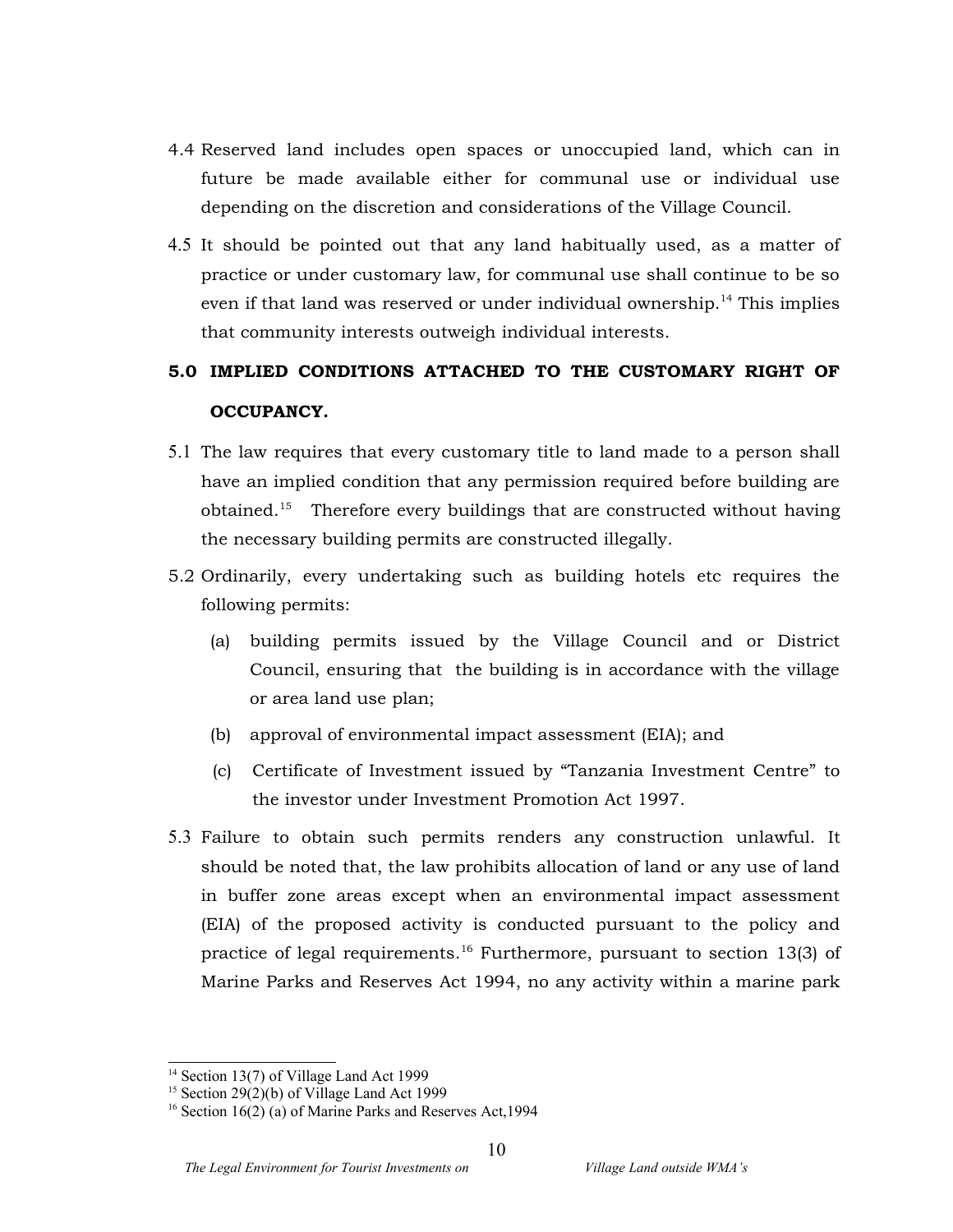or reserve can be done without EIA. Also no activities can be done within  $60$  metres of a riverbank or the shoreline of an inland lake.<sup>17</sup>

5.4 Another implied condition which must be observed by any holder of customary right of occupancy is to keep and maintain his or her land in good state; to pay any rent, fees, charges, taxes and other required payments due in respect of his/her occupation.

# **6.0 REMEDIES AVAILABLE IN CASE OF BREACH OF MANAGEMENT OF VILLAGE LAND.**

- 6.1 The law gives some remedies in the event a Village Council or an individual misuses the powers conferred on them to manage land properly. For instance, if someone decides to construct or build a hotel / lodge without permits, or where one sells the land without the village council's approval or with approval obtained without regard to stipulated considerations, the law gives remedies as will be apparent in the foregoing discussion.
- 6.2 Right to make a complaint. Section 8(8) of the Act allows the Village Assembly or more than 100 villagers to make a complaint to the District Council, if it is alleged that the village council is not exercising the function of managing the land as a mere trustee or properly in accordance with the principles of the Act.
- 6.3 Therefore, if village council decides to grant a land to "investors" or "tour operators" without approval of Village Assembly or Land Commissioner in case of land which is of the size of 30 hectares and above, that village council can be sued. A Village council may as well be sued if it grants a land without considering keeping land for future communal use e.g. establishing WMAs.
- 6.4 By so doing, villagers may be able to obtain necessary temporary injunction orders from the court to stop any ongoing construction or activities pending the determination of the subject matter of inquiry by

<sup>&</sup>lt;sup>17</sup> Section  $6(3)(d)$  Village Land Act 1999.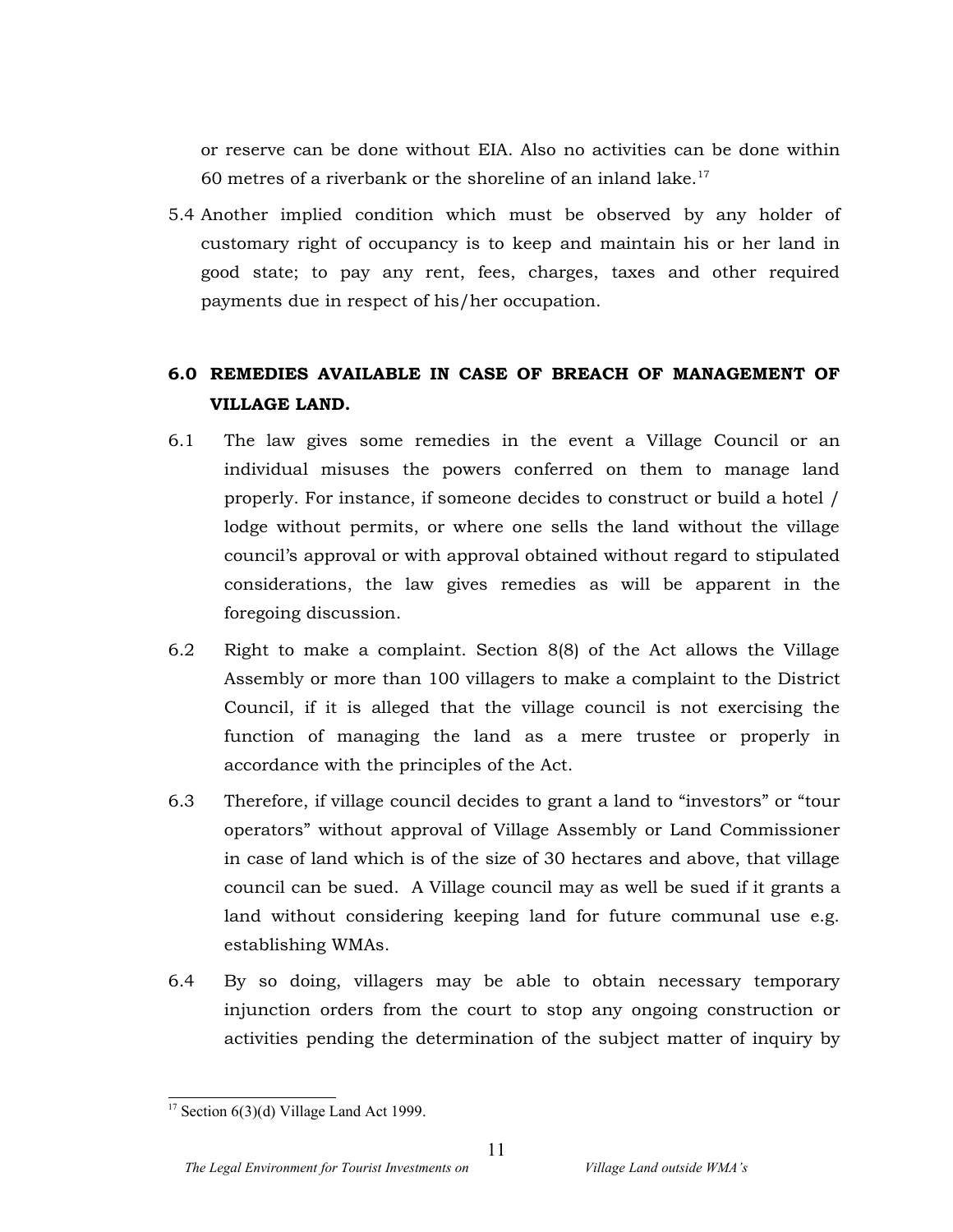the District Council or the Land Commissioner instituted by villagers or village assembly as the case may be.

- 6.5 The law provides that once a 'complaint' has been made to the District Council, the District Council may do either of the following:
	- (a) advice and amicably resolve the matter;
	- (b) advice future conduct of the management of village land;
	- (c) require the Land Commissioner to issue mandatory directives; and, or
	- (d) require the Land Commissioner to appoint an inquiry to investigate and make recommendations on the dispute.<sup>18</sup>
- 6.6 In the event that an 'inquiry' has been appointed, it may recommend to the Minister for Lands that management of a particular village land be recovered and be vested into the District Council or Commission of Inquiry for a certain period of time. Accordingly, the Minister may make arrangements for the management of village lands jointly between two or more villages or between the Village Council and District Council.
- 6.7 The Land Commissioner is also empowered, once a complaint has been made, to take any necessary action to re-establish the lawful management of village land and proper allocation of interests in the village.<sup>19</sup> For instance, he may stop any ongoing construction of lodges over the village land or order demolition of the buildings constructed illegally.
- 6.8 It should also be noted that, a village council may take many actions against any person or individual who violates the condition subject to which his or her customary right of occupancy was granted or upon any failure to observe any terms thereto.
- 6.9 In particular, the Village Council may temporary assign his or her title to someone else, impose fine, deprive his land subject to Land

<sup>&</sup>lt;sup>18</sup> Section 18 of Land Act No. 4/1999.

<sup>19</sup> Section 8(8) Village Land Act 1999.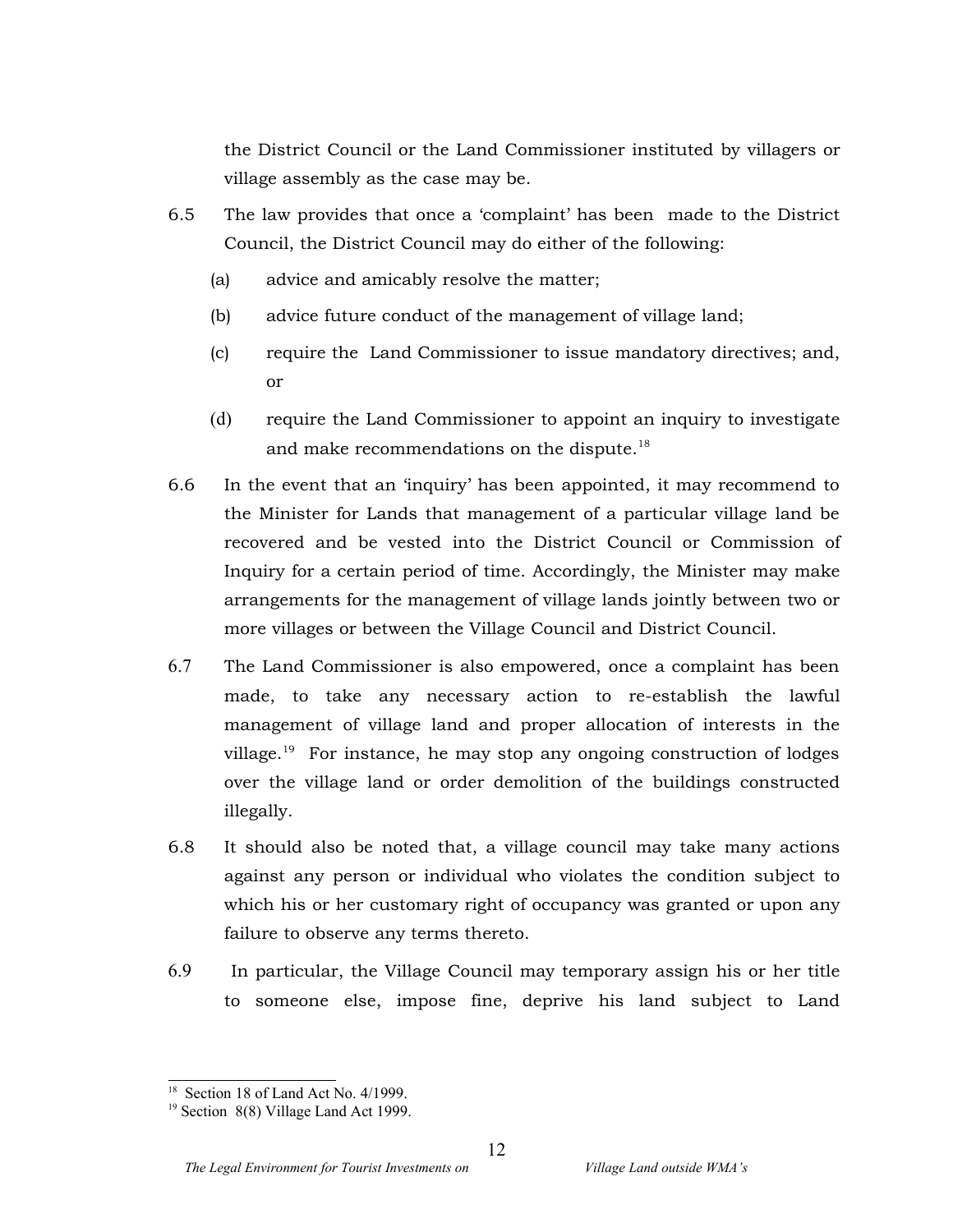Commissioner's consent, sue the occupier or exercise any other remedy under the law. 20

6.10 The law also stipulates the outcome of any right or title obtained illegally or by corrupt methods or without following required procedures. Section 24(5) renders such holder or occupier a mere trespasser over that land. Besides, any other action may be taken against him or her such as to be compelled to pay fine or be sued. Furthermore, section 30 (6) of the Act, as earlier noted, provides that any land assignment, like any disposition made without village council's approval shall be void.<sup>21</sup>

#### **7.0 NOTABLE QUESTIONS**

- 7.1 To this juncture for the purposes of this opinion, the following specific questions need to be examined:
	- 7.1.1 Is it lawfully for the village to give away land to the tour operators?
	- 7.1.2 Is it legal for an investor to buy land and put up a lodge?
	- 7.1.3 What can the village do in future if the area becomes a WMA?
	- 7.1.4 Is it safe for an investor to trade or enter an agreement with the District Council?
	- 7.1.5 Is it possible for the Government to declare a caveat in areas around national parks or potential WMA's?
- 7.2 These questions are answered in turn as follows:

# **7.2.1 Is it lawfully for the village to give away land to the tour operators?**

In principle, the Village Council, with approval of the Village assembly, may give away some lands to the tour operators. Tour operators are governed by Tourist Agents (Licensing) Act, No. 2 of 1969. Under this Act any person must have a TALA licence in order to be a "Tour Operator".<sup>22</sup>

<sup>20</sup> Section 38(1) Village Land Act 1999.

<sup>&</sup>lt;sup>21</sup> Section 31 (2) Village Land Act 1999.

 $22$  See Schedule A to the Act No. 2 of 1969.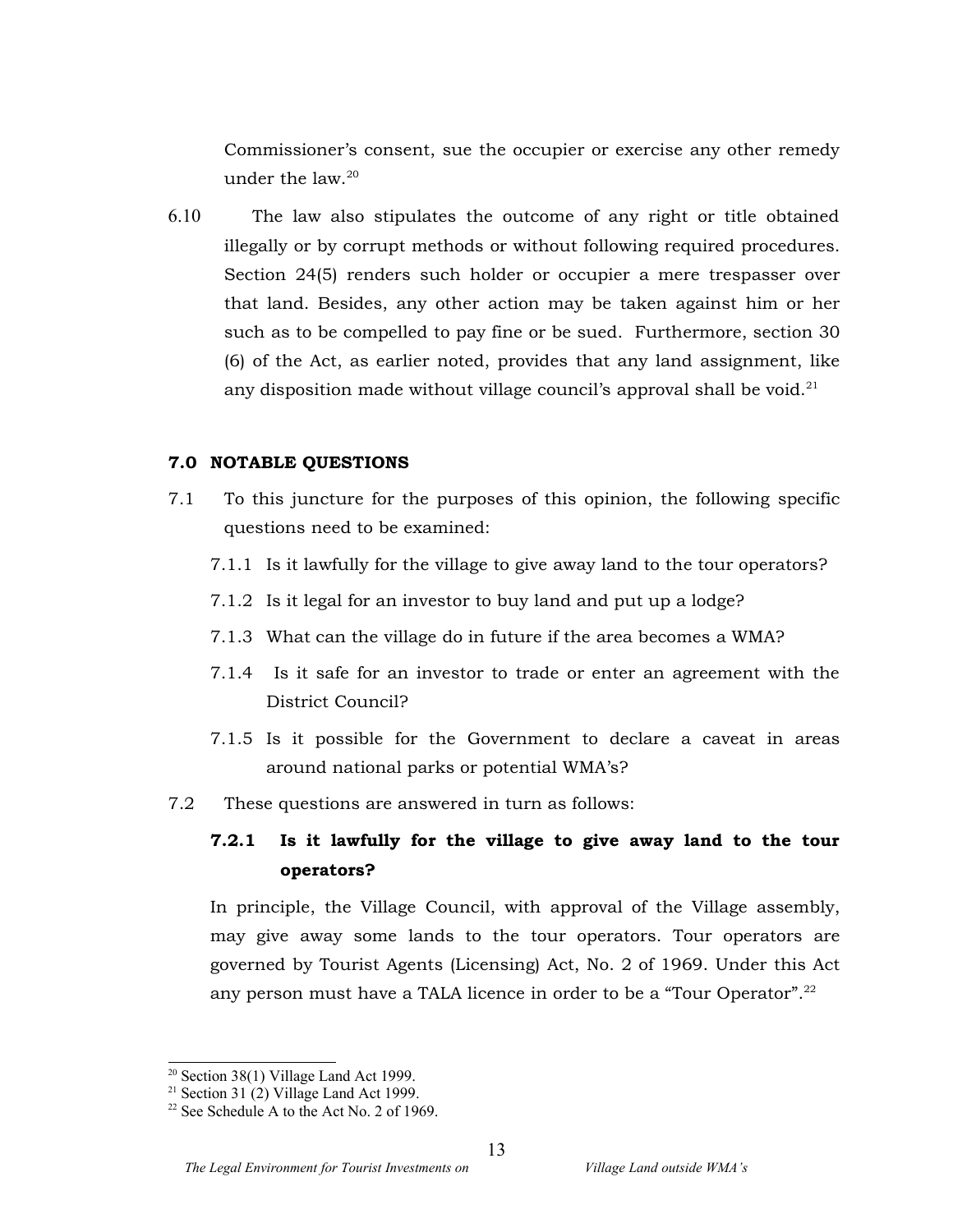Village Councils may grant derivative rights, such as mortgage, licence or lease to the tour operators. Before granting derivative rights, the Village Council must also consider the following:

- (a) Whether the land in question is for communal use, such as cemetery. If is for communal use then such land cannot be given to tour operators.
- (b) The size of the area must not exceed the maximum area of which an individual can occupy in accordance with general village land use plan.
- (c) Such grant must be beneficial to the sustainable development of the whole village, and must ensure that sufficient reserve of land for future village use is available e.g. the needed area to establish WMAs.
- (d) The grant must not bring adverse or prejudicial impacts to the environment.
- (e) The interests of landless people in the village must be given priority.
- (f) The grant must be made in accordance with trustee principles.
- (g) Tour operators must be able to pay the necessary premium, taxes or any prescribed fees to the village authority.

To this end, therefore if tour operators occupy village land without observing the above requirements, then such occupation becomes unlawful. All the above requirements ensure that village land is used in a sustainable manner to the benefit of all villagers.

### **7.2.2 Is it legal for an investor to buy land and put up a lodge?**

All investors, local and foreign, need to observe the entire requirements stipulated in 2.0 and 3.0 above in order to occupy village land. If an investor wants to buy a piece of land from the individual landholders then he or she must obtain Village Council approval otherwise the whole transaction will be void.

As noted in 5.0 above, before building a lodge, an investor must obtain the necessary building permits as an implied condition attached to the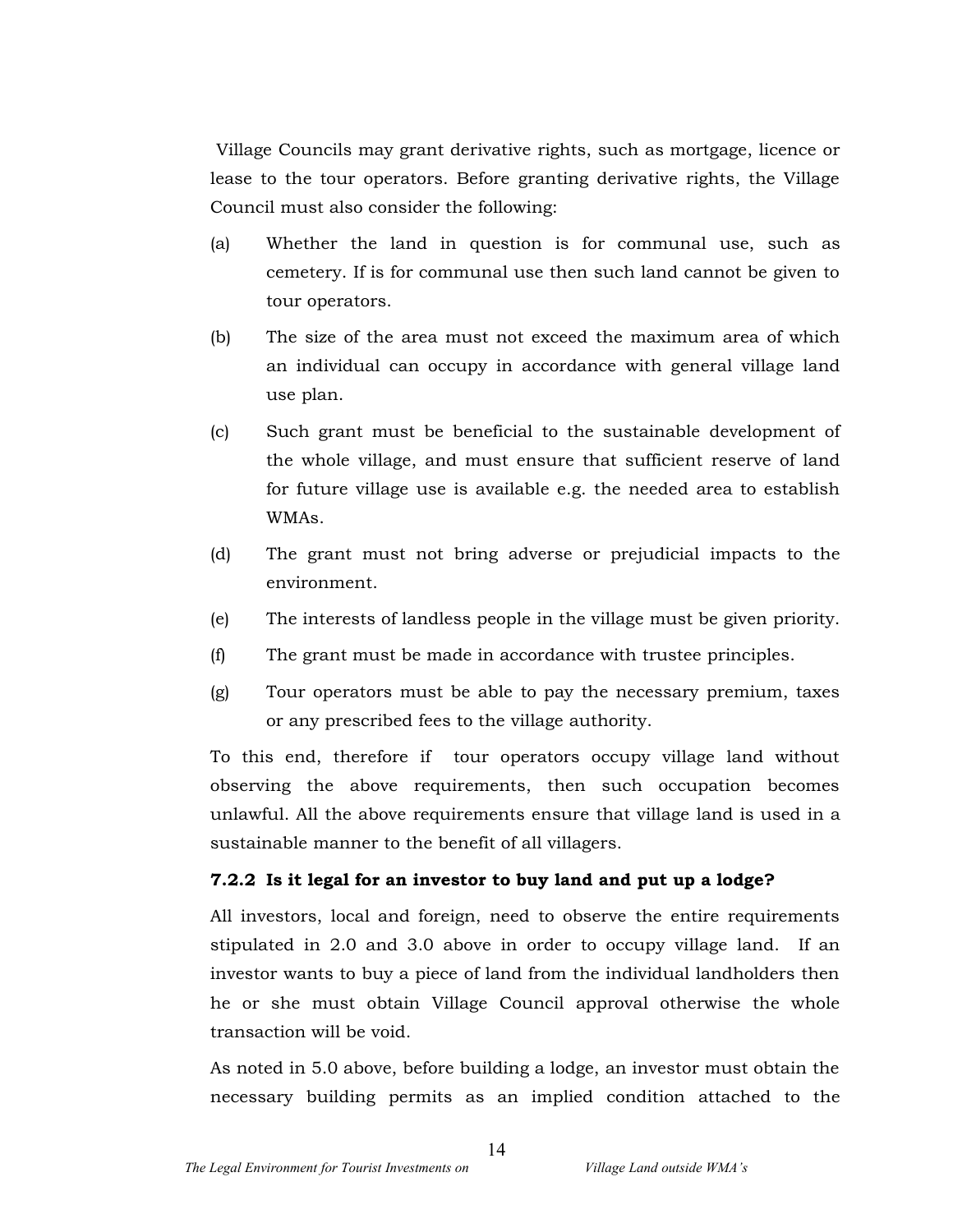customary right of occupancy. If this is not done then, such construction becomes unlawful.

It should be noted that any foreigner can only occupy land for investment purposes as provided for under the Land Act No.4 of 1999 and Tanzania Investment Act, 1997. This restriction to foreigners covers not only individuals but also bodies corporate of whose majority shareholders or owners are non-citizens. Therefore, any foreign investor can not occupy land for any other purposes other than investment. The term "investment" is defined by section 3 of the Tanzania Investment Act, 1997 as: -

" *the creation or acquisition of new business and includes the expansion or rehabilitation or restricting of an existing business enterprise".*

In order for foreigners to qualify to be issued with Certificate of Investment from the Tanzania Investment Centre, which will entitle him or her to enjoy the incentives given under the Investment Act, which among others include right to be allocated land, the intended investment must have a capital of not less than US\$ 300,000.00.

At the expiry, termination or extinction of the right of occupancy, or derivative right granted to non-citizen or foreign company, the Minister for Lands may prescribe that reversion of interests of rights in and over the land be vested in the Tanzania Investment Centre or any other authority such as Village Council or District Council.

Another best option for foreigners, who do not qualify under the above provisions of Land Act No.4 of 1999 or Tanzania Investment Act 1997 to be granted a Certificate by Investment Centre, would be to occupy land through derivative rights such as a lease from a holder of land or Village Council. However he or she must follow all the procedures under 2.6 and 5.0 above.

The maximum duration of the lease is ten days less than the period for which the right of occupancy has been granted for a definite period.<sup>23</sup> This would mean that non-citizen may obtain a lease from, say, a holder of a 99 years Right of occupancy for a term just 10 days less from 99 years.

 $23$  Section 78(2) of Land Act No.4 of 1999.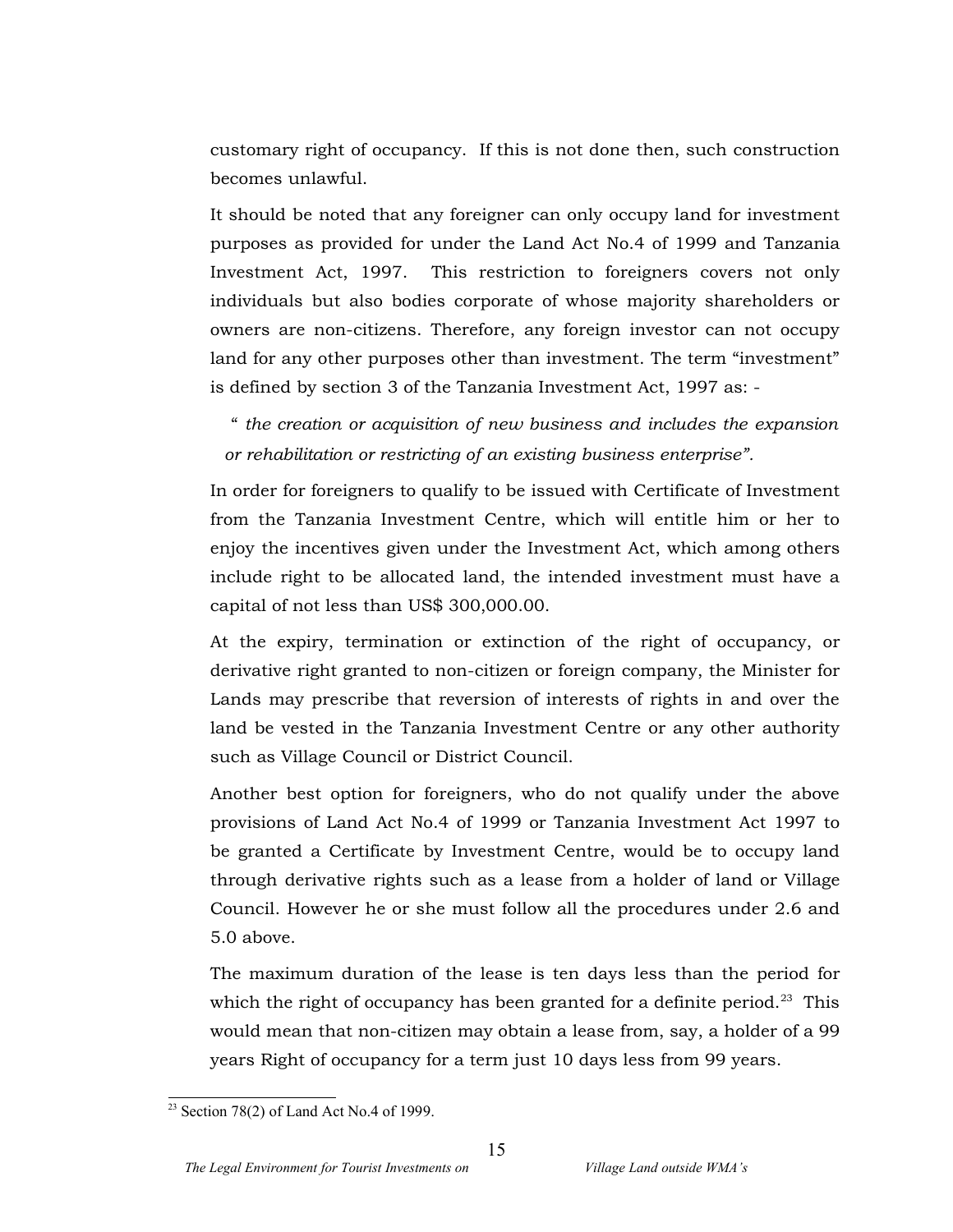## **7.2.3 What can the village do in future if the area becomes a WMA?**

In future if the village becomes WMA, while large tracts of land has been sold to investors, then the village will have limited options in order to get back that land for the purpose of WMA.

One option is to appeal through the Minister for Lands to the President to acquire that land in the public interest by paying the necessary compensation to the investor. The presumption here is that, the investor got that land legally and therefore has a bonafide claim of title.

Apart from powers vested to the President to revoke any right of occupancy granted to non-village organization or persons, as per section 44(1) of the Act, and the power to revoke right of occupancy for good cause in accordance with section 45 of Land Act No. 4 of 1999, the President is vested with general powers to acquire or revoke any right of occupancy in public interest. 24

The President may also use the Land Acquisition Act 1967, which empowers him to acquire any land for public purposes. Section 4 of the Land Acquisition Act 1967 defines public purpose to include land required for use of community or corporation within the community. In this case, since WMA is for community benefits, the President may acquire any land so as to establish WMAs.

On top of that, Regulation 20 of Wildlife Conservation (Wildlife Management Areas) Regulations, 2002 allows the President to use any law to acquire land for the purpose of designating, setting aside, or to grant right of occupancy for the purpose of WMAs.<sup>25</sup>

The village, therefore, can always get land for the purpose of establishing a WMA. The Village will have to advice the Minister, who will in turn advice the President, to acquire the land for the purpose of establishing a WMA. Besides, the Constitution of United Republic of Tanzania upholds

<sup>&</sup>lt;sup>24</sup> Section 45(4) of Land Act No.4 of 1999.

<sup>&</sup>lt;sup>25</sup> GN 543 of 2002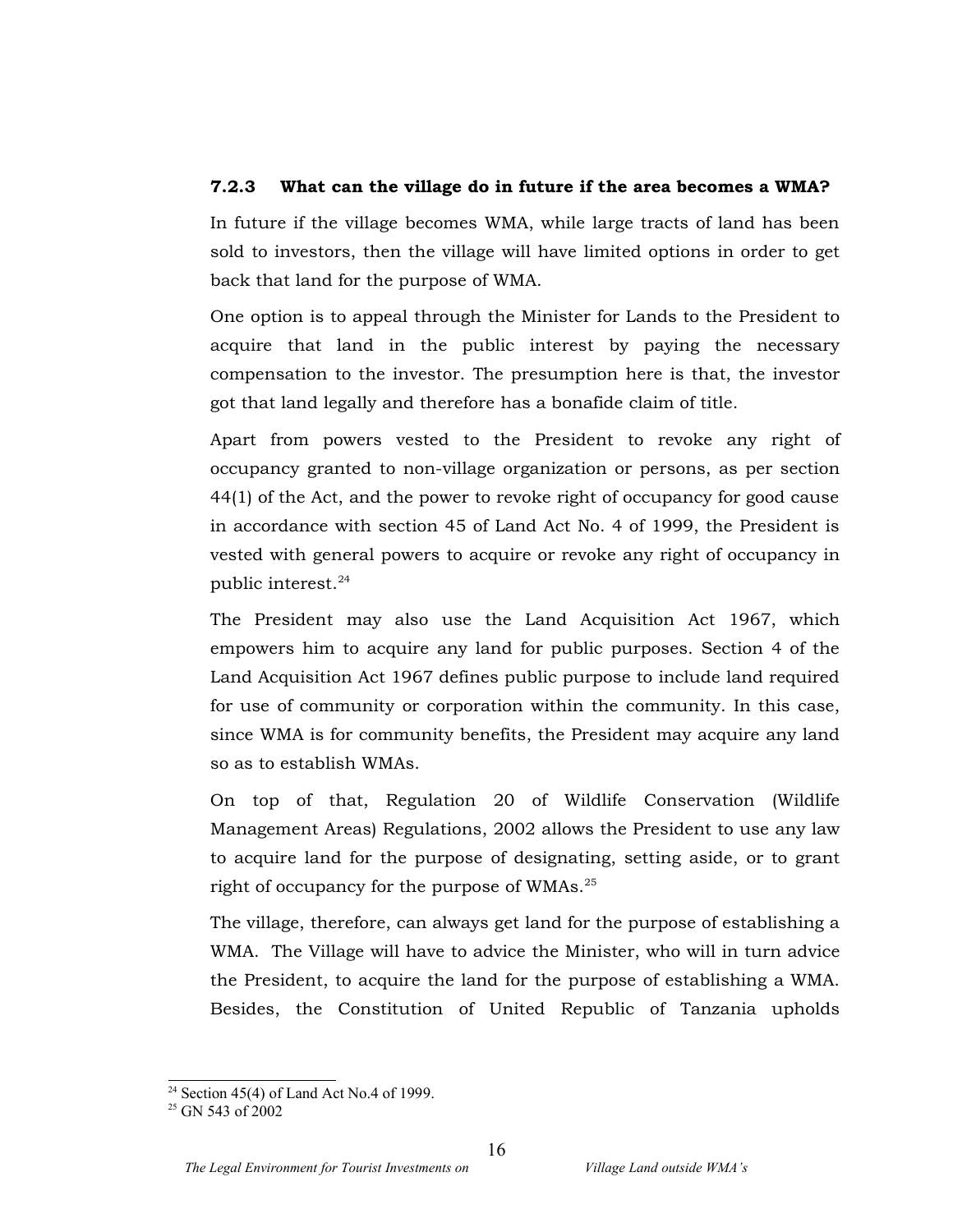community interests than individual interests and empowers all people to protect our natural resources. $^{\rm 26}$ 

The problem, however, is the availability of sufficient funds for compensation. It would be ideal for the village to control unnecessary grant of the land to the investors so as to reduce or escape the burden of paying enormous compensation. Otherwise the President may not be able to acquire any land for lack of sufficient fund to compensate bonafide landholders.

# **7.2.4 Is it Safe for an Investor to Trade or Enter an Agreement with the District Council?**

It is safe to trade with the District Council. District Councils by virtue of section 12 of Local Government (District Authorities) Act No.7of 1982 are bodies corporate with perpetual succession and official seal. A District Council is capable of being sued or suing in its own name, and can own movable and immovable properties.

It should be noted that District Councils are established by the National Assembly and are issued with certificate to that effect.<sup>27</sup> Therefore, even if the ruling party changes or individual person resigns from the administrative post in the District Council, still that Council remains unaffected as an independent legal person.

# **7.2.5 Is it possible for the Government to declare a caveat in areas around national parks or potential WMAs?**

It is possible for the government to declare a caveat in land, let alone in areas around national parks or potential WMAs. A caveat here is taken to mean a prohibition of certain activities within a certain area. The government can do so using the following means:

First, by declaring all the areas around national parks or potential WMAs as game reserves. Once declared as a game reserve many activities will

<sup>&</sup>lt;sup>26</sup> Articles 27, 29

<sup>&</sup>lt;sup>27</sup> Section 8(1) of Local Government (District Authorities) Act, No. 7 of 1982.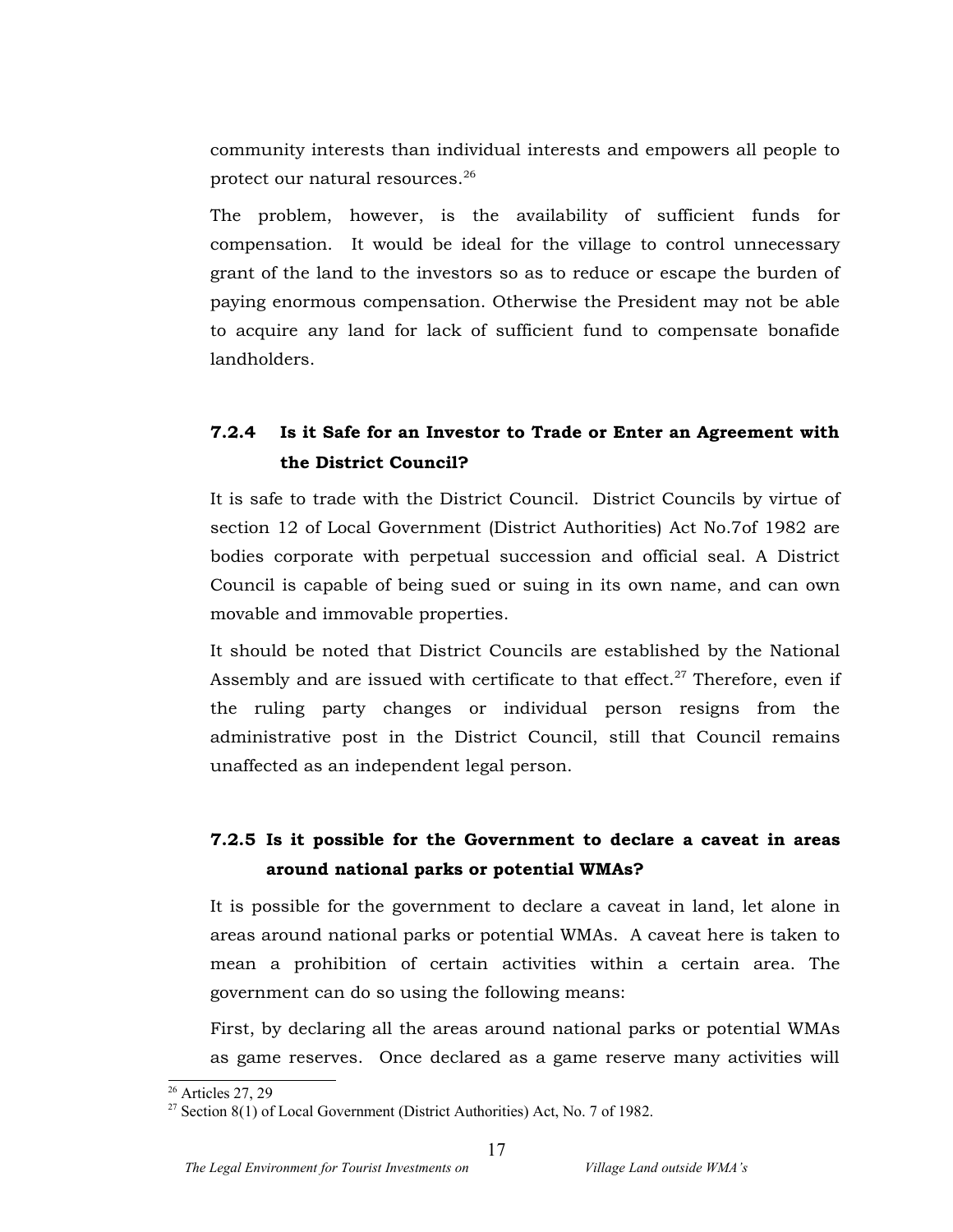automatically be prohibited. This might, however, not be a realistic approach.

Second, in terms of section 8 of the Act, the Land Commissioner may issue the mandatory directives to be complied with by the Village Council, regarding village land management. Such directives may prohibit certain activities to be done in villages around the National Parks and or potential WMAs e.g. to stop the ongoing construction of lodges over village land.

# **8.0 MAJOR LEGAL WEAKNESSES IN COMMUNITY INVOLVEMENT IN WILDLIFE MANAGEMENT AND ACTIVITIES ON VILLAGE LAND AROUND NATIONAL PARKS.**

#### **8.1 Poor institutional arrangement for institution linkages:**

The Wildlife Policy 1998 identified major stakeholders to include Ministry of Lands and Human Settlement. However, there is no well-designed linkage between the Ministry of Lands and Human Settlement and Ministry responsible for Wildlife.

#### **Suggestion:**

There is need to design a linkage so as grants of title on land around or within protected areas or wildlife areas are done jointly between the Ministry of Lands and Ministry responsible for Wildlife. This will control unfair economic activities taking place in the areas outside or around protected areas hence outside the power and jurisdiction of the Ministry responsible for Wildlife.

# **8.2 Participation of Local Communities in Wildlife Conservation outside Protected Areas.**

As noted earlier the law does not provide any provision to ensure participation of local communities in the management of wildlife activities. It is only the Wildlife Policy 1998 which provides so without any legal backing.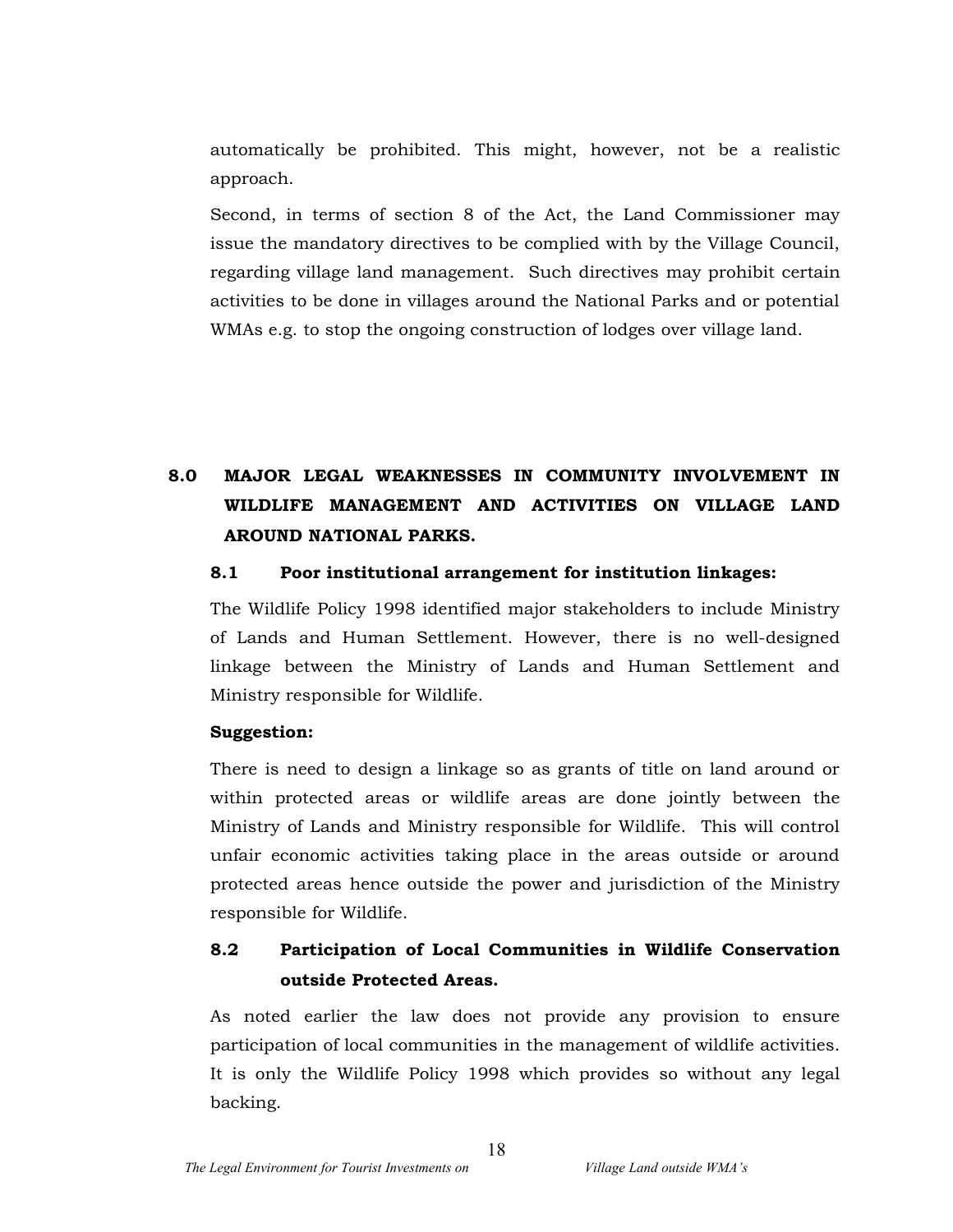### **Suggestion:**

While awaiting amendments to wildlife laws, one can use Section 86A of the Local Government Laws (Miscellaneous Amendment) Act, 1999, which empowers every District Council and Village Council to establish a "Service Board" for provisions of services within its area of jurisdiction. Using this power, a Village Council could be encouraged to establish "Village Natural Resource Committees" as a basis of involving the rural communities in wildlife conservation in their areas and to manage land in a more sustainable manner. This can also be the basis of integrating wildlife into their usual development plans because of a symmetrical relation between land and wildlife.

### **8.3 Attention to villages or areas surrounding protected areas.**

Wildlife and land laws do not have any provision specifically focusing on the areas surrounding protected areas. All the lands outside protected areas are left as either general land or village land without regarding its potentiality.

#### **Suggestion.**

We need to have a provision that will govern areas surrounding protected areas and thereby control activities that can be carried out.

### **8.4 User Rights**.

Contrary to what is provided in the Wildlife Policy, the existing law does not provide adequate user-rights of wildlife resources to the rural communities, especially those living around protected areas such as Sadaan National Park.

#### **Suggestion.**

Wildlife Policy should be translated into an enabling legislation that will give such rural communities user-rights and thereby make people feel themselves as true owners and shareholders in the Wildlife Sector.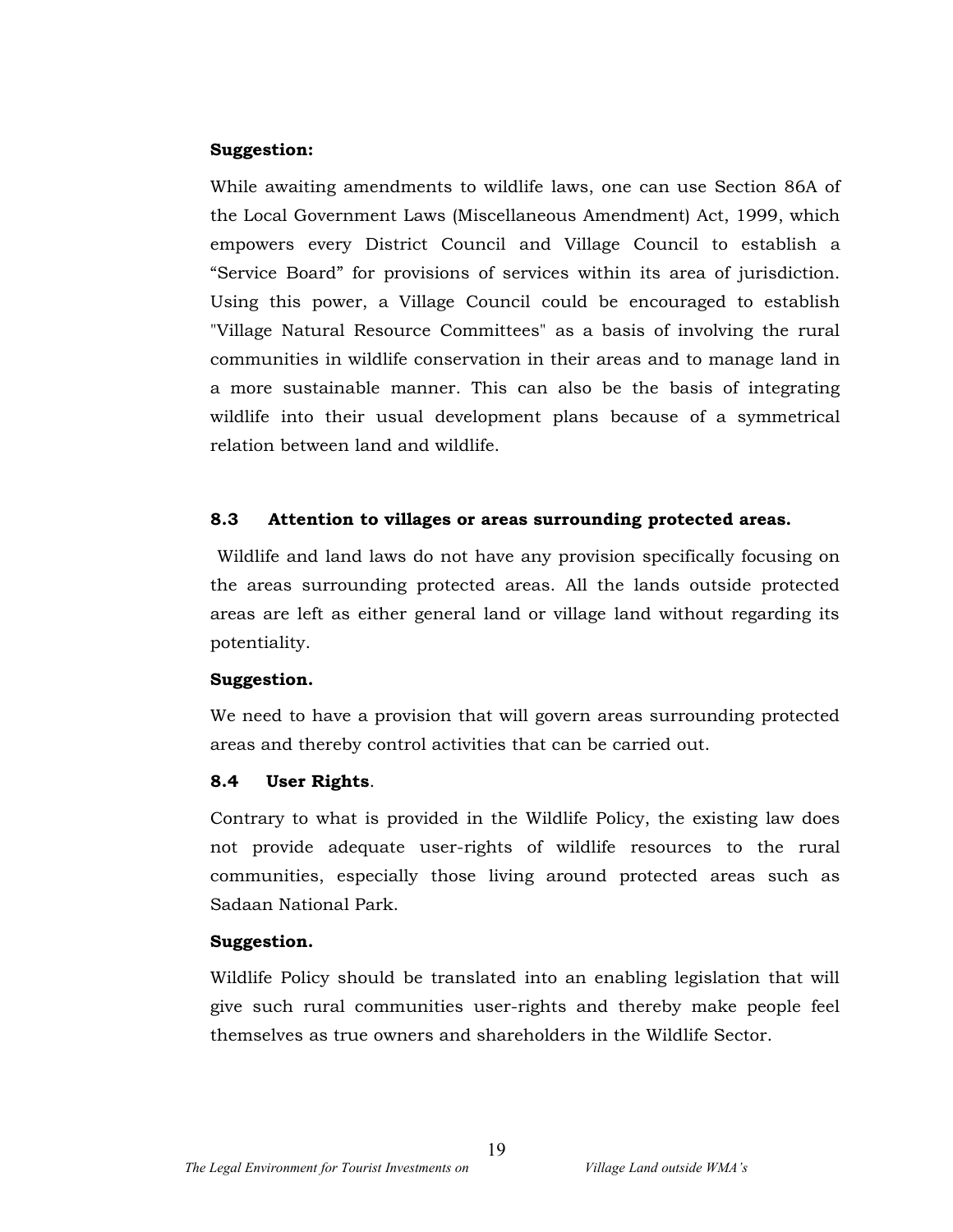### **9.0 GENERAL OPTIONS/ RECOMMENDATIONS.**

Apart from the recommendations or proposals contained in 8 above, the following recommendation can assist to curb the existing problems.

- 9.1 There is a need for a specific programme of civic education to the villagers and Village Councils in areas surrounding protected areas on issues relating to wildlife conservation and management as well as powers conferred to them on how to manage village land. Currently there is general lack of awareness of what are their powers over their land, as a result, many investors are taking advantage of their ignorance.
- 9.2 Villagers could be mobilised to form customary associations and be registered as a 'trustee' so as to have control of natural resources over their land in accordance with section 17(5) of the Act, without waiting to be registered as WMA. The Minister for Tourism could use powers vested on him/her by Section 26 of Wildlife Conservation Act 1974, to declare all villages around protected areas as "authorized associations", so as they can be issued with licence to use animals on private land. $^{28}$
- 9.3 Village Councils could be mobilized to make and adopt by-laws that will enable them to control all tourist activities over their land in order to benefit from any investments over their land.<sup>29</sup>
- 9.4 The Land Commissioner could use powers vested on him by section 8(8) of the Act and issue mandatory directives on how to use or on the kind of investments that can be done over village lands around protected areas. By so doing, all the destructive activities to the habitat or activities that do not benefit Villagers may be prohibited.
- 9.5 Supportive projects and or programmes by NGO's could assist villages to evaluate tourist investments done so far over their land whether they are in line with existing legal procedures and framework.
- 9.6 Since it will take time to establish WMAs and the government has so far decided to start with only 16 pilot projects, Minister responsible for

<sup>28</sup> Section 40 of Wildlife Conservation Act 1974

<sup>&</sup>lt;sup>29</sup> Sections 34 and 65 of Village Land Act 1999 allow the Village Council to make bye-laws.